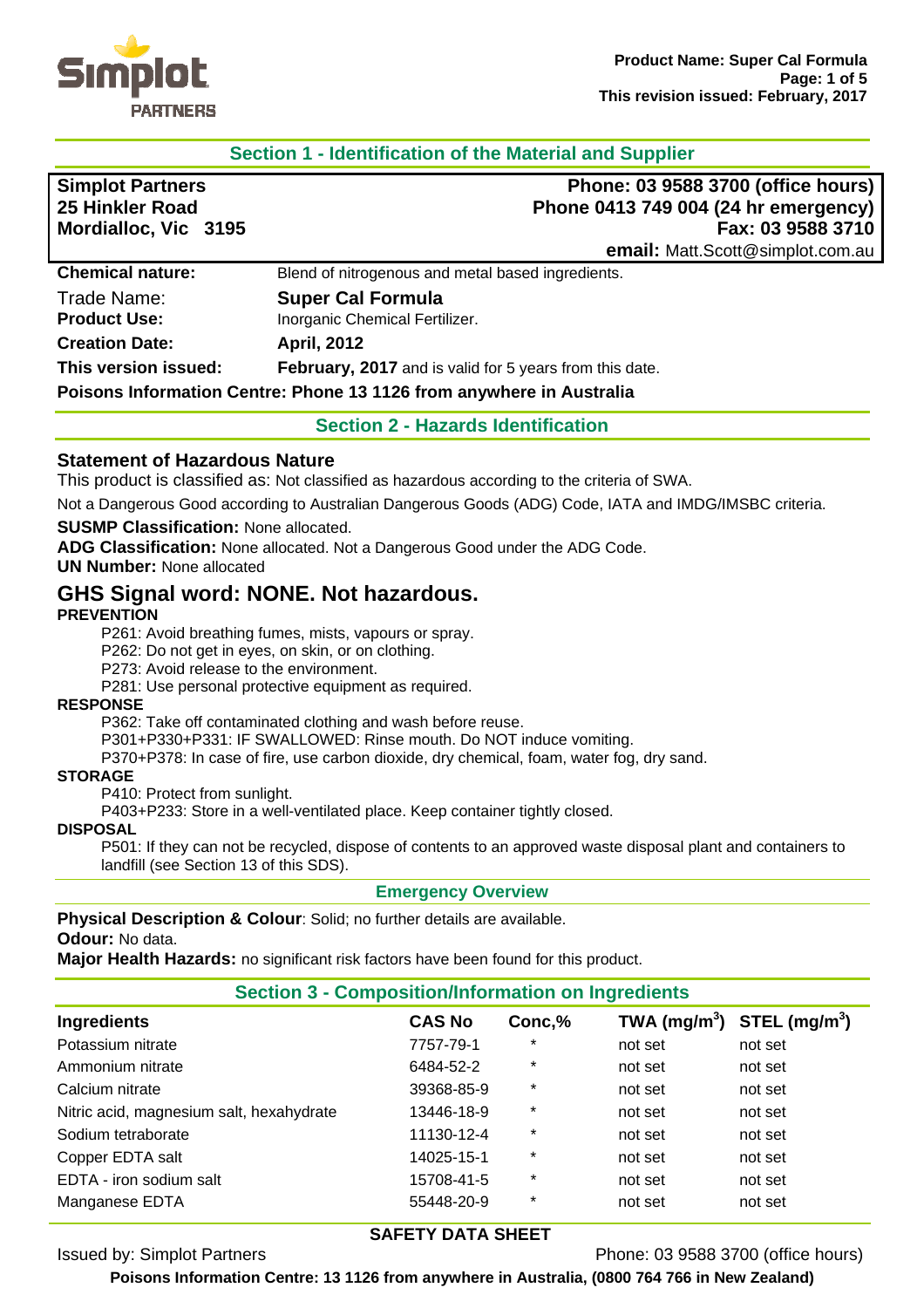|                  |            |         |         | Page: 2 of 5                         |
|------------------|------------|---------|---------|--------------------------------------|
|                  |            |         |         | This revision issued: February, 2017 |
| Sodium molybdate | 7631-95-0  | $\star$ | not set | not set                              |
| Zinc EDTA        | 15954-98-0 | $\star$ | not set | not set                              |
| $\sim$ $\sim$    |            |         |         |                                      |

\* In a ratio to give 15% Nitrogen (N) and 12% potassium (K) plus trace elements.

This is a commercial product whose exact ratio of components may vary slightly. Minor quantities of other non hazardous ingredients are also possible.

The SWA TWA exposure value is the average airborne concentration of a particular substance when calculated over a normal 8 hour working day for a 5 day working week. The STEL (Short Term Exposure Limit) is an exposure value that may be equalled (but should not be exceeded) for no longer than 15 minutes and should not be repeated more than 4 times per day. There should be at least 60 minutes between successive exposures at the STEL. The term "peak "is used when the TWA limit, because of the rapid action of the substance, should never be exceeded, even briefly.

# **Section 4 - First Aid Measures**

## **General Information:**

You should call The Poisons Information Centre if you feel that you may have been poisoned, burned or irritated by this product. The number is 13 1126 from anywhere in Australia (0800 764 766 in New Zealand) and is available at all times. Have this SDS with you when you call.

**Inhalation:** No first aid measures normally required. However, if inhalation has occurred, and irritation has developed, remove to fresh air and observe until recovered. If irritation becomes painful or persists more than about 30 minutes, seek medical advice.

**Skin Contact:** Gently brush away excess particles. Wash gently and thoroughly with water (use non-abrasive soap if necessary) for 5 minutes or until chemical is removed.

**Eye Contact:** Quickly and gently brush particles from eyes. No effects expected. If irritation does occur, flush contaminated eye(s) with lukewarm, gently flowing water for 5 minutes or until the product is removed. Obtain medical advice if irritation becomes painful or lasts more than a few minutes. Take special care if exposed person is wearing contact lenses.

**Ingestion:** If product is swallowed or gets in mouth, do NOT induce vomiting; wash mouth with water and give some water to drink. If symptoms develop, or if in doubt contact a Poisons Information Centre or a doctor.

# **Section 5 - Fire Fighting Measures**

**Fire and Explosion Hazards**: There is no risk of an explosion from this product under normal circumstances if it is involved in a fire.

Only small quantities of decomposition products are expected from this product at temperatures normally achieved in a fire.

Fire decomposition products from this product are likely to be irritating if inhaled.

**Extinguishing Media:** Not combustible. Use extinguishing media suited to burning materials.

**Fire Fighting:** If a significant quantity of this product is involved in a fire, call the fire brigade.

| Flash point:                     | Does not burn.                  |
|----------------------------------|---------------------------------|
| <b>Upper Flammability Limit:</b> | Does not burn.                  |
| <b>Lower Flammability Limit:</b> | Does not burn.                  |
| <b>Autoignition temperature:</b> | Not applicable - does not burn. |
| <b>Flammability Class:</b>       | Does not burn.                  |
|                                  |                                 |

## **Section 6 - Accidental Release Measures**

**Accidental release:** Minor spills do not normally need any special cleanup measures. In the event of a major spill, prevent spillage from entering drains or water courses. As a minimum, wear overalls, goggles and gloves. Suitable materials for protective clothing include cotton, rubber, PVC. Eye/face protective equipment should comprise as a minimum, protective glasses and, preferably, goggles. If there is a significant chance that dusts are likely to build up in cleanup area, we recommend that you use a suitable Dust Mask. Otherwise, not normally necessary. Stop leak if safe to do so, and contain spill. Sweep up and shovel or collect recoverable product into labelled containers for recycling or salvage, and dispose of promptly. Consider vacuuming if appropriate. Recycle containers wherever possible after careful cleaning. After spills, wash area preventing runoff from entering drains. If a significant quantity of material enters drains, advise emergency services. This material may be suitable for approved landfill. Ensure legality of disposal by consulting regulations prior to disposal. Thoroughly launder protective clothing before storage or re-use. Advise laundry of nature of contamination when sending contaminated clothing to laundry.

# **Section 7 - Handling and Storage**

**Handling:** Keep exposure to this product to a minimum, and minimise the quantities kept in work areas. Check Section 8 of this SDS for details of personal protective measures, and make sure that those measures are followed. The measures detailed below under "Storage" should be followed during handling in order to minimise risks to

# **SAFETY DATA SHEET**

Issued by: Simplot Partners Phone: 03 9588 3700 (office hours)

**Product Name: Super Cal Formula**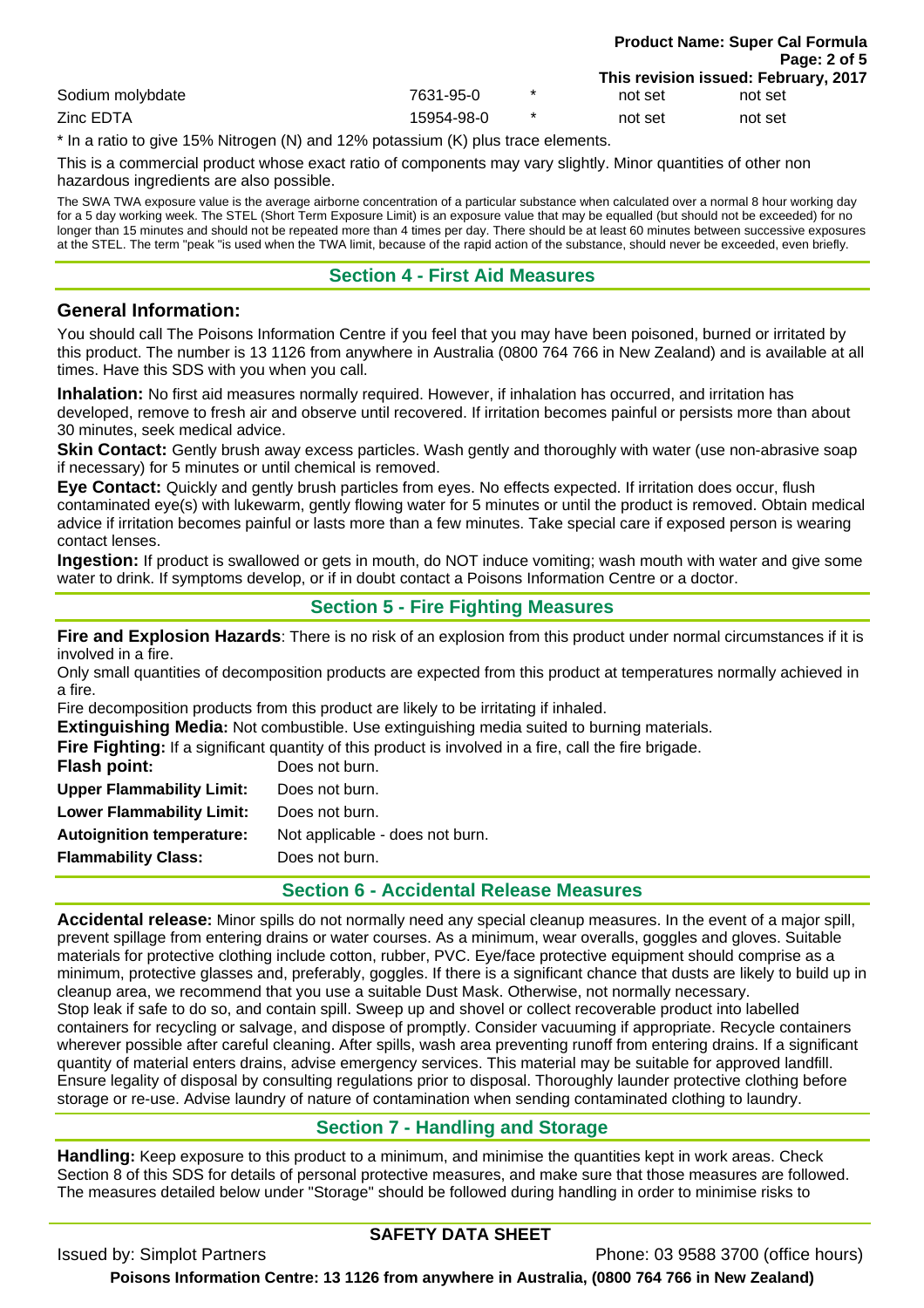**Product Name: Super Cal Formula Page: 3 of 5 This revision issued: February, 2017** 

persons using the product in the workplace. Also, avoid contact or contamination of product with incompatible materials listed in Section 10.

**Storage:** Make sure that containers of this product are kept tightly closed. Keep containers dry and away from water. Make sure that the product does not come into contact with substances listed under "Incompatibilities" in Section 10. Check packaging - there may be further storage instructions on the label.

## **Section 8 - Exposure Controls and Personal Protection**

The following Australian Standards will provide general advice regarding safety clothing and equipment:

Respiratory equipment: **AS/NZS 1715**, Protective Gloves: **AS 2161**, Occupational Protective Clothing: AS/NZS 4501 set 2008, Industrial Eye Protection: **AS1336** and **AS/NZS 1337**, Occupational Protective Footwear: **AS/NZS2210**.

#### **SWA Exposure Limits TWA (mg/m<sup>3</sup>**

## **) STEL (mg/m<sup>3</sup> )**

Exposure limits have not been established by SWA for any of the significant ingredients in this product.

No special equipment is usually needed when occasionally handling small quantities. The following instructions are for bulk handling or where regular exposure in an occupational setting occurs without proper containment systems. **Ventilation:** No special ventilation requirements are normally necessary for this product. However make sure that the work environment remains clean and that dusts are minimised.

**Eye Protection:** Eye protection such as protective glasses or goggles is recommended when this product is being used.

**Skin Protection:** You should avoid contact even with mild skin irritants. Therefore you should wear suitable impervious elbow-length gloves and facial protection when handling this product. See below for suitable material types.

**Protective Material Types:** We suggest that protective clothing be made from the following materials: cotton, rubber, PVC.

**Respirator:** If there is a significant chance that dusts are likely to build up in the area where this product is being used, we recommend that you use a suitable Dust Mask. Otherwise, not normally necessary.

#### **Section 9 - Physical and Chemical Properties:**

| <b>Physical Description &amp; colour:</b> | Solid; no further details are available.        |
|-------------------------------------------|-------------------------------------------------|
| Odour:                                    | No data.                                        |
| <b>Boiling Point:</b>                     | Not available.                                  |
| <b>Freezing/Melting Point:</b>            | No specific data. Solid at normal temperatures. |
| <b>Volatiles:</b>                         | No data.                                        |
| <b>Vapour Pressure:</b>                   | No data.                                        |
| <b>Vapour Density:</b>                    | Not applicable.                                 |
| <b>Specific Gravity:</b>                  | No data.                                        |
| <b>Water Solubility:</b>                  | No data.                                        |
| pH:                                       | No data.                                        |
| <b>Volatility:</b>                        | No data.                                        |
| <b>Odour Threshold:</b>                   | No data.                                        |
| <b>Evaporation Rate:</b>                  | Not applicable.                                 |
| <b>Coeff Oil/water Distribution:</b>      | No data                                         |
| <b>Viscosity:</b>                         | Not applicable.                                 |
| <b>Autoignition temp:</b>                 | Not applicable - does not burn.                 |
|                                           |                                                 |

#### **Section 10 - Stability and Reactivity**

**Reactivity:** This product is unlikely to react or decompose under normal storage conditions. However, if you have any doubts, contact the supplier for advice on shelf life properties.

**Conditions to Avoid:** Keep containers tightly closed. Containers should be kept dry.

**Incompatibilities:** strong oxidising agents, zinc, tin, aluminium and their alloys.

**Fire Decomposition:** Only small quantities of decomposition products are expected from this product at temperatures normally achieved in a fire. Combustion forms carbon dioxide, and if incomplete, carbon monoxide and possibly smoke. Water is also formed. May form nitrogen and its compounds, and under some circumstances, oxides of nitrogen. Occasionally hydrogen cyanide gas in reducing atmospheres. May form oxides of sulfur (sulfur dioxide is a respiratory hazard) and other sulfur compounds. Most will have a foul odour. May form oxides of phosphorus and other phosphorus compounds. Metal compounds. Carbon monoxide poisoning produces headache, weakness, nausea, dizziness, confusion, dimness of vision, disturbance of judgment, and unconsciousness followed by coma and death.

**Polymerisation:** This product will not undergo polymerisation reactions.

## **SAFETY DATA SHEET**

Issued by: Simplot Partners Phone: 03 9588 3700 (office hours)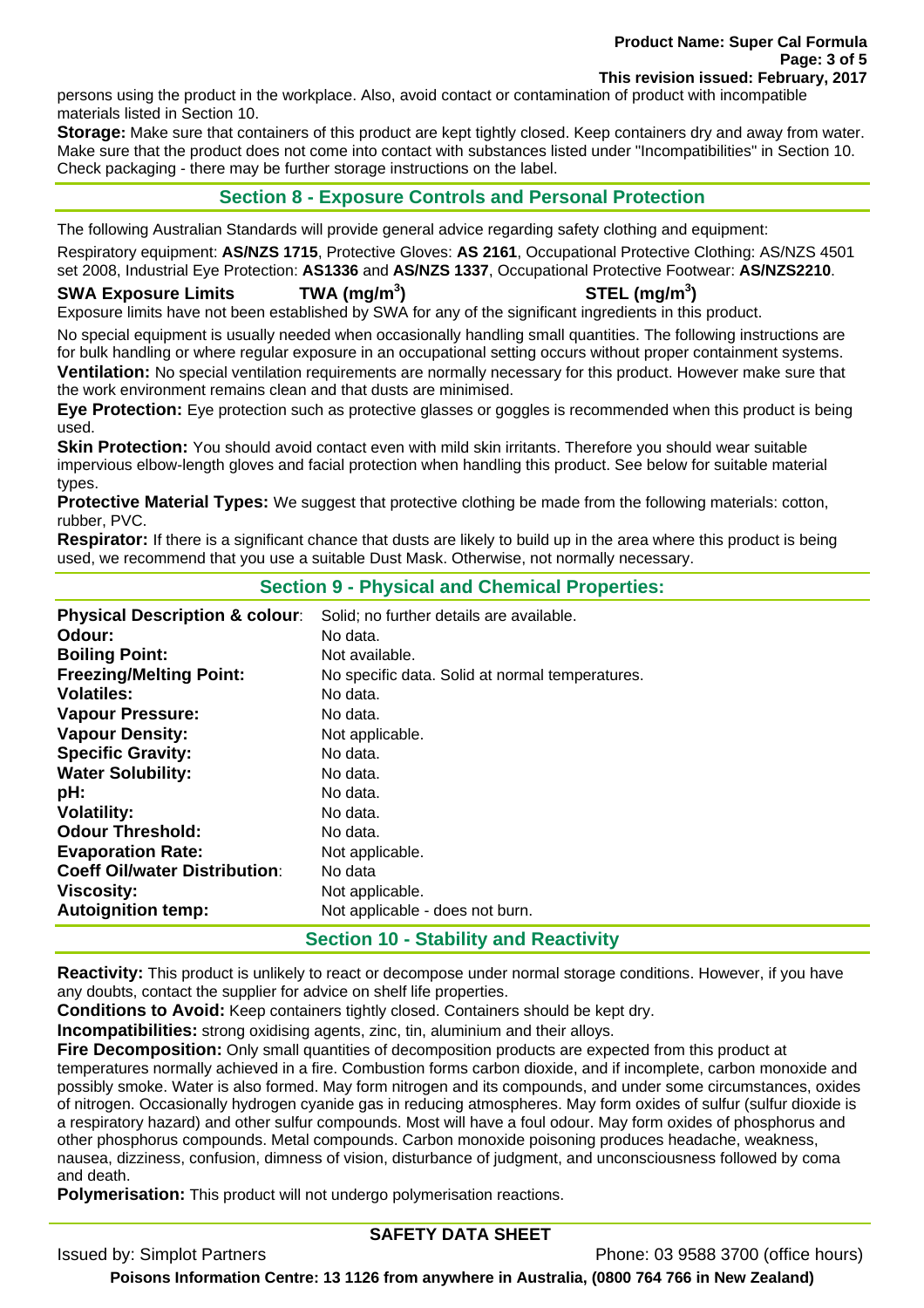# **Section 11 - Toxicological Information**

# **Local Effects:**

**Target Organs:** There is no data to hand indicating any particular target organs.

#### **Classification of Hazardous Ingredients**

Ingredient **Risk Phrases** 

No ingredient mentioned in the HSIS Database is present in this product at hazardous concentrations. **Potassium nitrate:** LD<sub>50</sub> Oral, Rat 1900-3750mg/kg LD<sub>50</sub> Dermal, Rat = >5000mg/kg **Ammonium nitrate:** LD<sub>50</sub> Oral, Rat 1480-1770mg/kg LD<sub>50</sub> Dermal, Rat = >5000mg/kg

**Potential Health Effects** 

# **Inhalation:**

**Short Term Exposure:** Available data indicates that this product is not harmful. However product may be mildly irritating, although unlikely to cause anything more than mild transient discomfort.

**Long Term Exposure:** No data for health effects associated with long term inhalation.

## **Skin Contact:**

**Short Term Exposure:** Available data indicates that this product is not harmful. It should present no hazards in normal use. However product may be irritating, but is unlikely to cause anything more than mild transient discomfort. **Long Term Exposure:** No data for health effects associated with long term skin exposure.

# **Eye Contact:**

**Short Term Exposure:** This product may be irritating to eyes, but is unlikely to cause anything more than mild transient discomfort.

**Long Term Exposure:** No data for health effects associated with long term eye exposure.

## **Ingestion:**

**Short Term Exposure:** Significant oral exposure is considered to be unlikely. However, this product may be irritating to mucous membranes but is unlikely to cause anything more than transient discomfort. **Long Term Exposure:** No data for health effects associated with long term ingestion.

## **Carcinogen Status:**

**SWA:** No significant ingredient is classified as carcinogenic by SWA.

**NTP:** No significant ingredient is classified as carcinogenic by NTP.

**IARC:** No significant ingredient is classified as carcinogenic by IARC.

## **Section 12 - Ecological Information**

This product is unlikely to adversely effect the environment. Salts, acids and bases are typically diluted and neutralised when released to the environment in small quantities.

Potassium nitrate: EC<sub>50</sub> fish 1378-3000mg/L

## **Section 13 - Disposal Considerations**

**Disposal:** This product may be recycled if unused, or if it has not been contaminated so as to make it unsuitable for its intended use. If it has been contaminated, it may be possible to separate the contamination in some way. Only if neither of these options is suitable, consider landfill.

## **Section 14 - Transport Information**

**UN Number:** This product is not classified as a Dangerous Good by ADG, IATA or IMDG/IMSBC criteria. No special transport conditions are necessary unless required by other regulations.

## **Section 15 - Regulatory Information**

**AICS:** All of the significant ingredients in this formulation are compliant with NICNAS regulations.

# **Section 16 - Other Information**

**This SDS contains only safety-related information. For other data see product literature.** 

**Acronyms:** 

**ADG Code** Australian Code for the Transport of Dangerous Goods by Road and Rail (7<sup>th</sup> edition) **AICS** Australian Inventory of Chemical Substances

## **SAFETY DATA SHEET**

Issued by: Simplot Partners Phone: 03 9588 3700 (office hours)